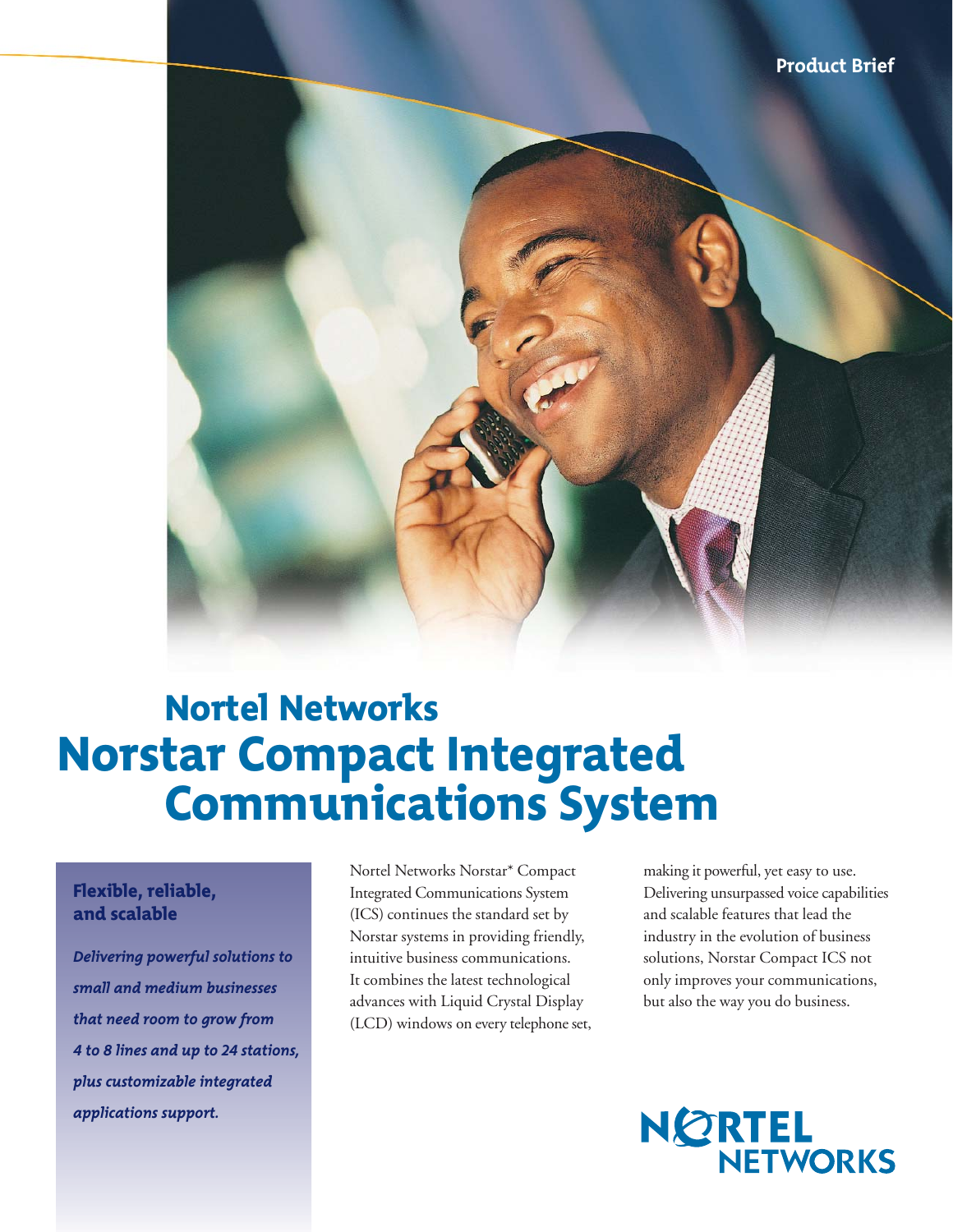### Providing superior reliability in your communications

Choosing a telephone system for your business doesn't have to be complicated. It all begins with a Norstar Integrated Communications System (ICS), the foundation of your business communications. Next come the right telephones. Then, you can enhance your communications with specialized applications like trunk side VoIP (Norstar VoIP Gateway), messaging, and integrated voice and data. Norstar even offers applications for call centers and computer telephony integration (CTI).

The Norstar Compact ICS is a fully digital platform that brings together all your communications—voice mail, fax, e-mail, computer, and telephone—right at your desktop. The Norstar Compact ICS offers these important advantages:



*Figure 1: The Norstar Compact Integrated Communications System (ICS)*

*High bandwidth to the desktop* lets you use applications like ISDN-BRI and CTI without changing your existing wiring.

The Norstar Compact ICS supports the Norstar VoIP Gateway for trunkside voice and fax communications over an IP connection. The Norstar VoIP Gateway offers great value to Norstar customers, providing the choice of enhanced voice applications at a very reasonable price and enabling them to access high-quality VoIP networking between Norstar systems. They can leverage their data network for voice and fax communications for significant cost savings. The Norstar VoIP Gateway is compatible with all levels of Compact ICS software loads and provides Unified Dialing and CLID between Compact ICS sites and MICS, Meridian 1\*, and Succession\* 1000 Nortel Networks solution sites. The Norstar VoIP Gateway provides simple operation with or without a Gatekeeper and is fully compatible with other Norstar systems.

*Scalable design* lets you choose the system that fits your needs today, while planning for the future.

*Digital technology* creates a platform for current and future PC-based applications.

*Outstanding quality* makes Norstar Compact ICS one of the most durable and reliable voice solutions available, delivering one of the lowest failure rates in the industry with a tested Mean Time Between Failure (MTBF) rate of 100 years.

*Cost-effective* solutions save you money by helping your employees be more productive with each communication, and you'll complete more business by never missing a single call.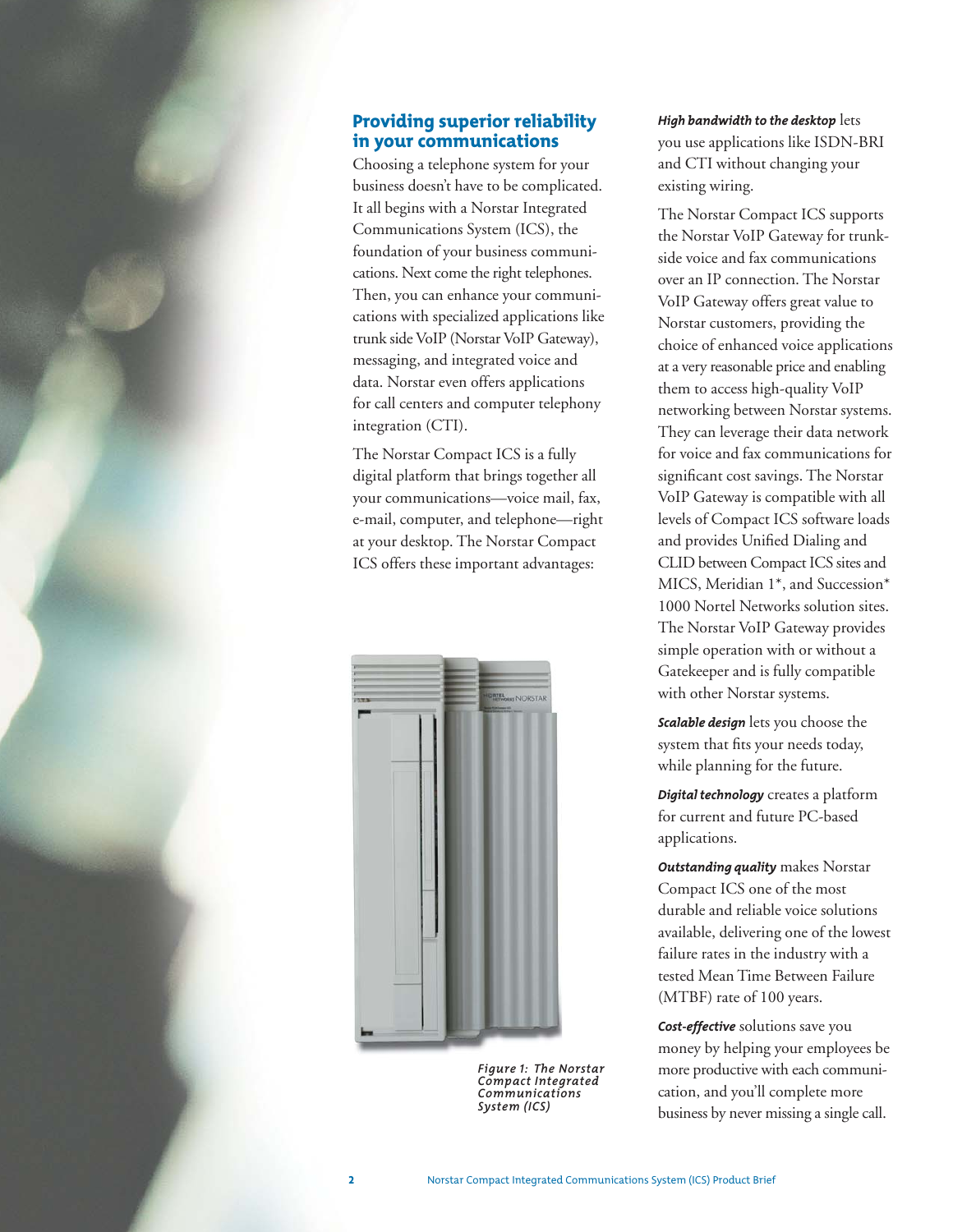## The Norstar Compact Integrated Communications System (ICS)

An integral component of the comprehensive Norstar solutions portfolio, Norstar Compact ICS has a flexible building-block design that expands with your business easily and cost-effectively.

It is designed for a small, but growing business, a medium-sized organization, or a branch office that wants a fullyfeatured voice solution that can be customized with features that manage a high level of calling patterns—paging, intercom, and call handling. The value you get from your Norstar Compact ICS will be apparent immediately. With each communication, you and your employees can get more work done, helping your business do more business. Norstar Compact ICS offers the following key benefits:

- Support of all Business Series Terminals
- Supports the Norstar VoIP Gateway for trunk-side voice and fax over IP connections
- Internal ATA for analog connectivity
- Internal RAD for remote access
- Distinctive Ringing—Trunk-based ringing tones
- 255 system speed dials
- Customizable integrated applications support voice messaging, automated attendant, call center, computer telephony integration
- 4x8 to an 8x24 growth capacity
- Easy addition of enhancements as your business needs change
- Evergreen software enhancements

## Integrated applications

Integrated applications give you the flexibility to add powerful applications as your business needs arise, and to gain a competitive edge by increasing work productivity and customer responsiveness.

You can easily scale enhancements to your Norstar Compact ICS with powerful Norstar applications such as:

*Advanced Voice Mail*—CallPilot\* 100 and 150 support features such as automated attendant, automated messenger, call routing, calling line ID, and caller message classification prompts.

*Call Center Applications*—CallPilot 100 and 150 Call Center Basic provide flexibility to address the formal or informal call center for the small business. Call center reporting provides you with the information you need to maximize your call center resources and enhance your customer's experience.

*Desktop Computer Telephony*

*Integration*—Supporting features such as screen pops, calling line ID, call routing, and automatic number identification for quicker customer service response.